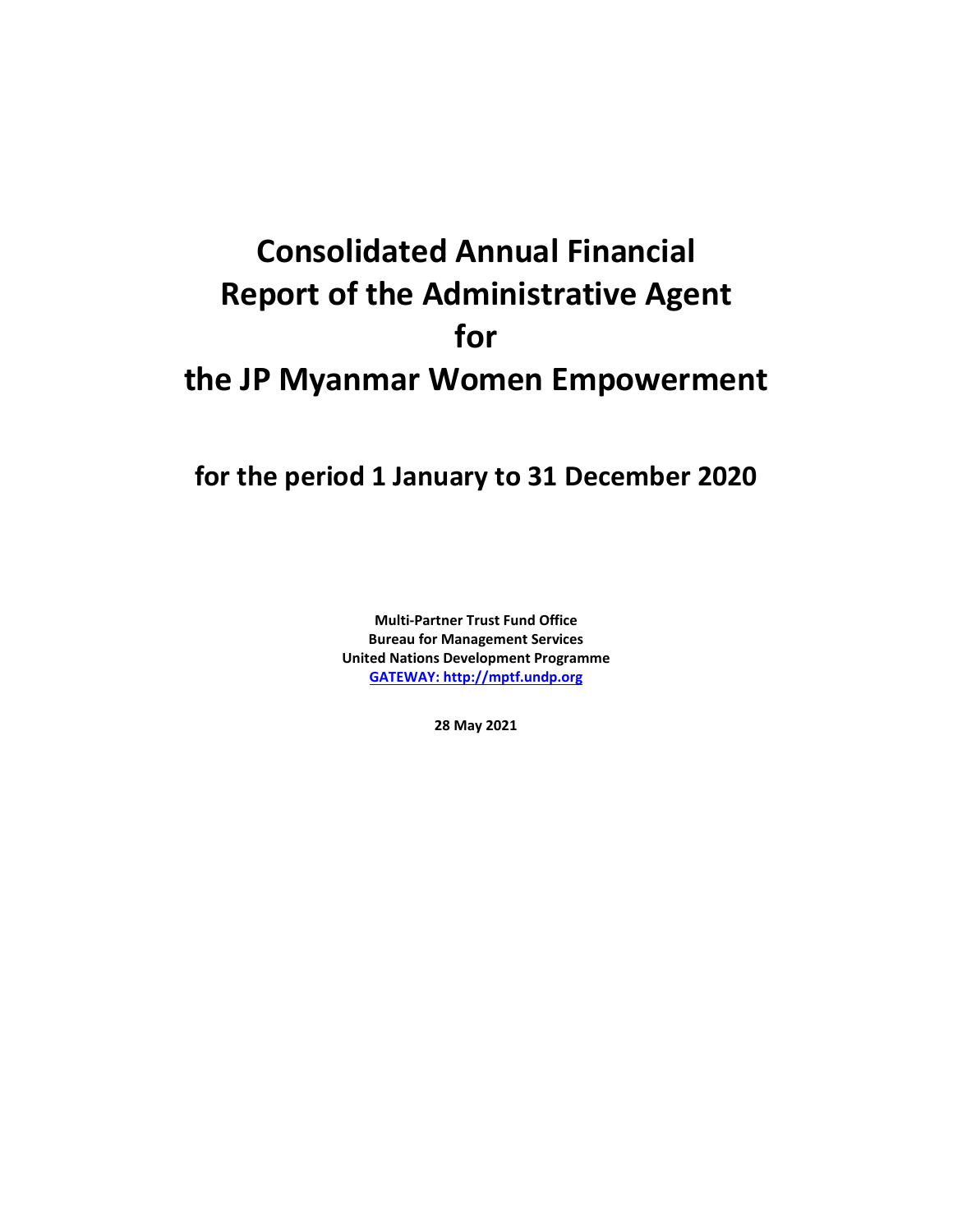JP MYANMAR WOMEN EMPOWERMENT CONSOLIDATED ANNUAL FINANCIAL REPORT **2020**

### **PARTICIPATING ORGANIZATIONS CONTRIBUTORS**



United Nations Development Programme (UNDP)



UNWOMEN

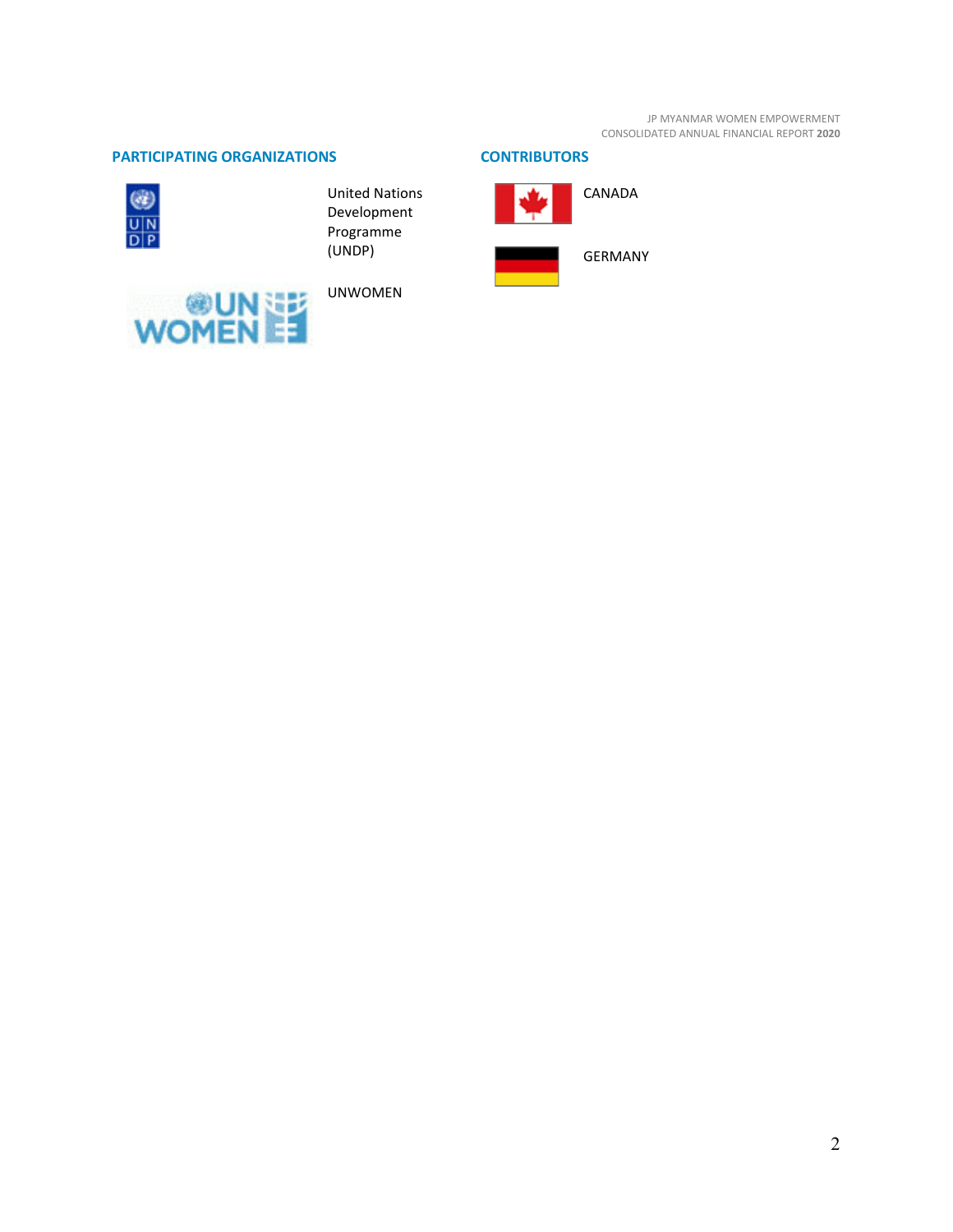#### **DEFINITIONS**

#### **Allocation**

Amount approved by the Steering Committee for a project/programme.

#### **Approved Project/Programme**

A project/programme including budget, etc., that is approved by the Steering Committee for fund allocation purposes.

#### **Contributor Commitment**

Amount(s) committed by a donor to a Fund in a signed Standard Administrative Arrangement with the UNDP Multi-Partner Trust Fund Office (MPTF Office), in its capacity as the Administrative Agent. A commitment may be paid or pending payment.

#### **Contributor Deposit**

Cash deposit received by the MPTF Office for the Fund from a contributor in accordance with a signed Standard Administrative Arrangement.

#### **Delivery Rate**

The percentage of funds that have been utilized, calculated by comparing expenditures reported by a Participating Organization against the 'net funded amount'.

#### **Indirect Support Costs**

A general cost that cannot be directly related to any particular programme or activity of the Participating Organizations. UNDG policy establishes a fixed indirect cost rate of 7% of programmable costs.

#### **Net Funded Amount**

Amount transferred to a Participating Organization less any refunds transferred back to the MPTF Office by a Participating Organization.

#### **Participating Organization**

A UN Organization or other inter-governmental Organization that is an implementing partner in a Fund, as represented by signing a Memorandum of Understanding (MOU) with the MPTF Office for a particular Fund.

#### **Project Expenditure**

The sum of expenses and/or expenditure reported by all Participating Organizations for a Fund irrespective of which basis of accounting each Participating Organization follows for donor reporting.

#### **Project Financial Closure**

A project or programme is considered financially closed when all financial obligations of an operationally completed project or programme have been settled, and no further financial charges may be incurred.

#### **Project Operational Closure**

A project or programme is considered operationally closed when all programmatic activities for which Participating Organization(s) received funding have been completed.

#### **Project Start Date**

Date of transfer of first instalment from the MPTF Office to the Participating Organization.

#### **Total Approved Budget**

This represents the cumulative amount of allocations approved by the Steering Committee.

#### **US Dollar Amount**

The financial data in the report is recorded in US Dollars and due to rounding off of numbers, the totals may not add up.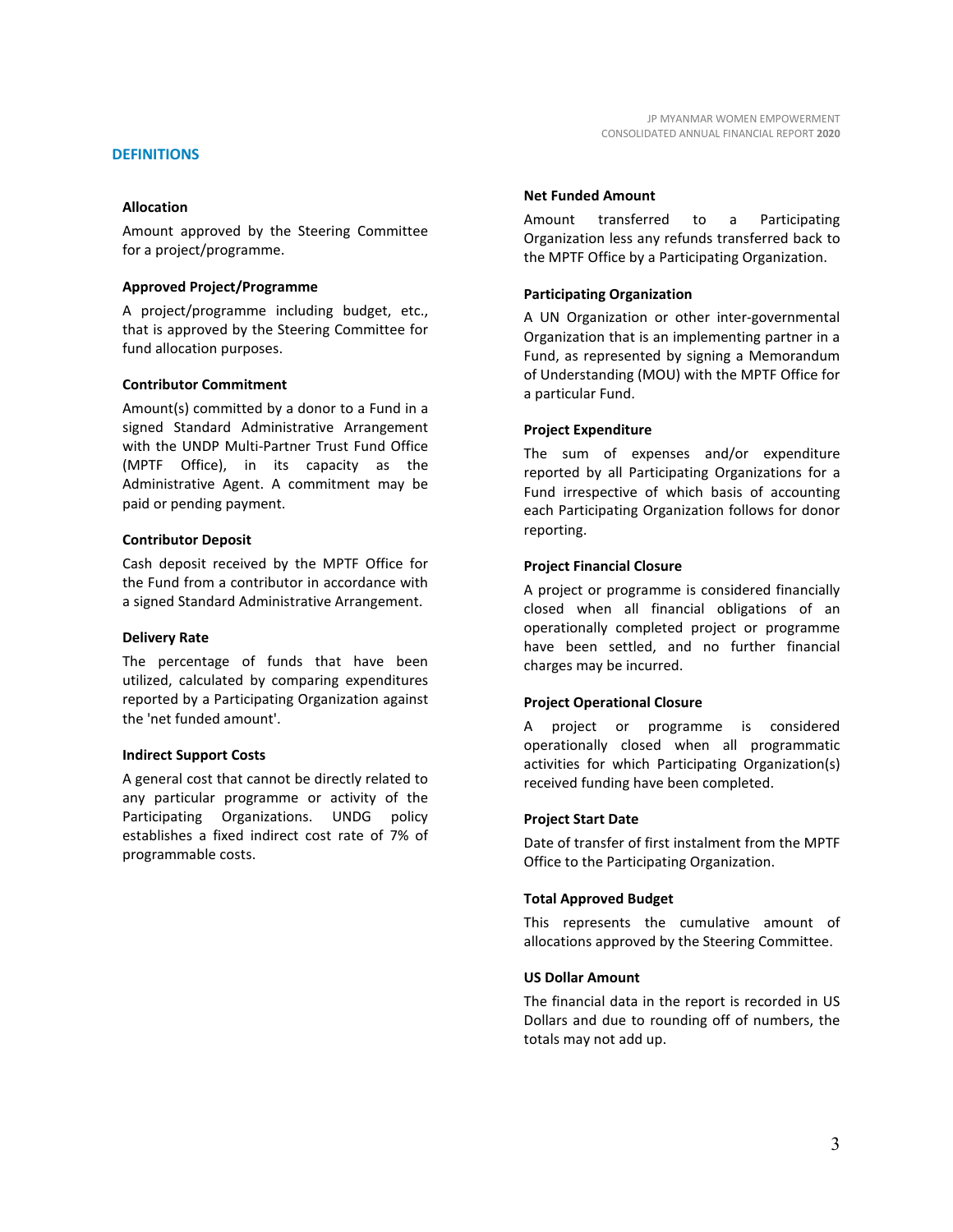#### JP MYANMAR WOMEN EMPOWERMENT CONSOLIDATED ANNUAL FINANCIAL REPORT 2020

#### **TABLE OF CONTENTS**

| 10 |
|----|
|    |
|    |
|    |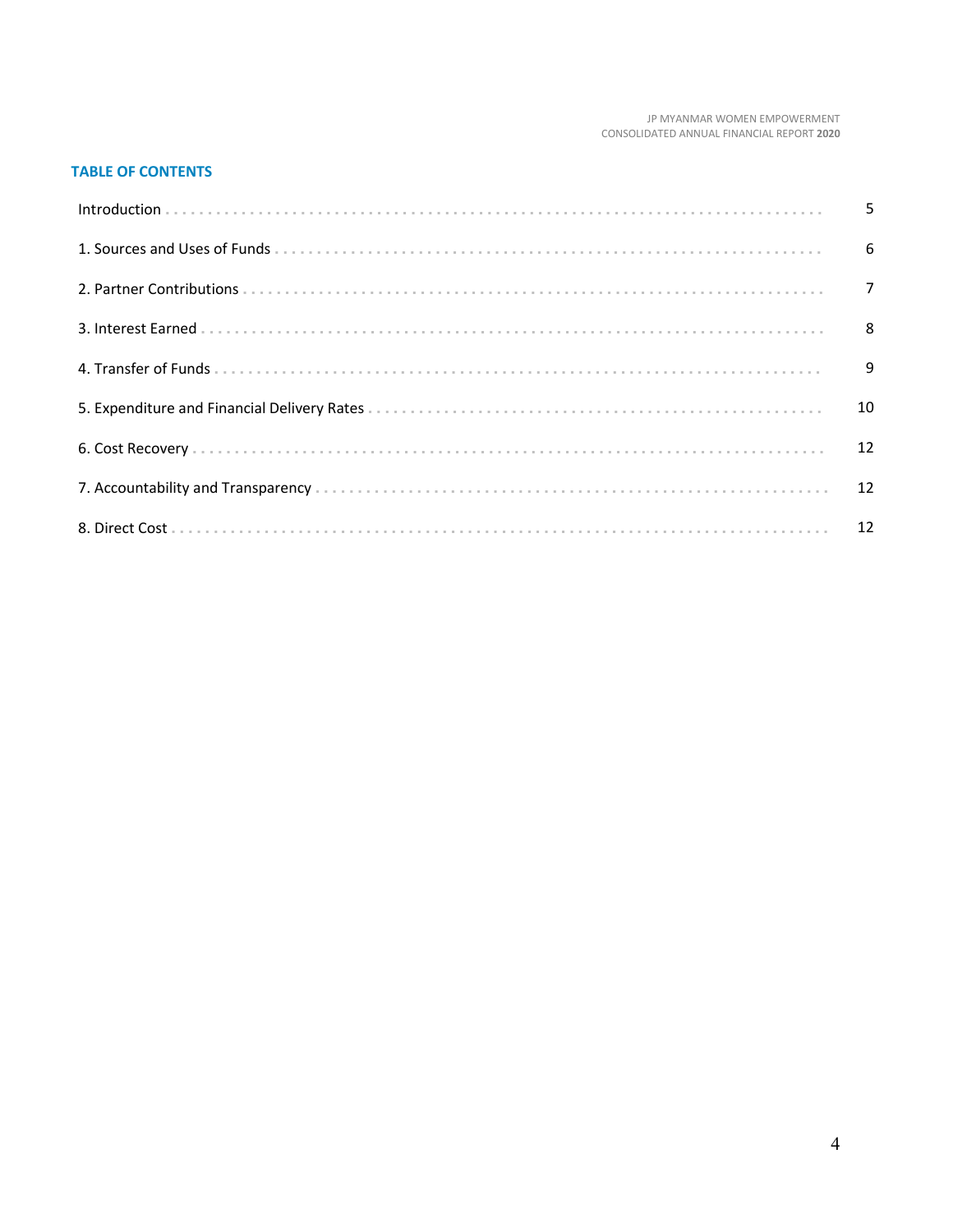#### **INTRODUCTION**

This Consolidated Annual Financial Report of the **JP Myanmar Women Empowerment** is prepared by the United Nations Development Programme (UNDP) Multi-Partner Trust Fund Office (MPTF Office) in fulfillment of its obligations as Administrative Agent, as per the Joint Programme Document, the Memorandum of Understanding (MOU) signed between the UNDP MPTF Office and the Participating Organizations, and the Standard Administrative Arrangement (SAA) signed with contributors.

The MPTF Office, as Administrative Agent, is responsible for concluding an MOU with Participating Organizations and SAAs with contributors. It receives, administers and

manages contributions, and disburses these funds to the Participating Organizations. The Administrative Agent prepares and submits annual consolidated financial reports, as well as regular financial statements, for transmission to contributors.

This consolidated financial report covers the period 1 January to 31 December **2020** and provides financial data on progress made in the implementation of projects of the **JP Myanmar Women Empowerment**. It is posted on the MPTF Office GATEWAY [\(http://mptf.undp.org/factsheet/fund/JMM00\)](http://mptf.undp.org/factsheet/fund/JMM00).

The financial data in the report is recorded in US Dollars and due to rounding off of numbers, the totals may not add up.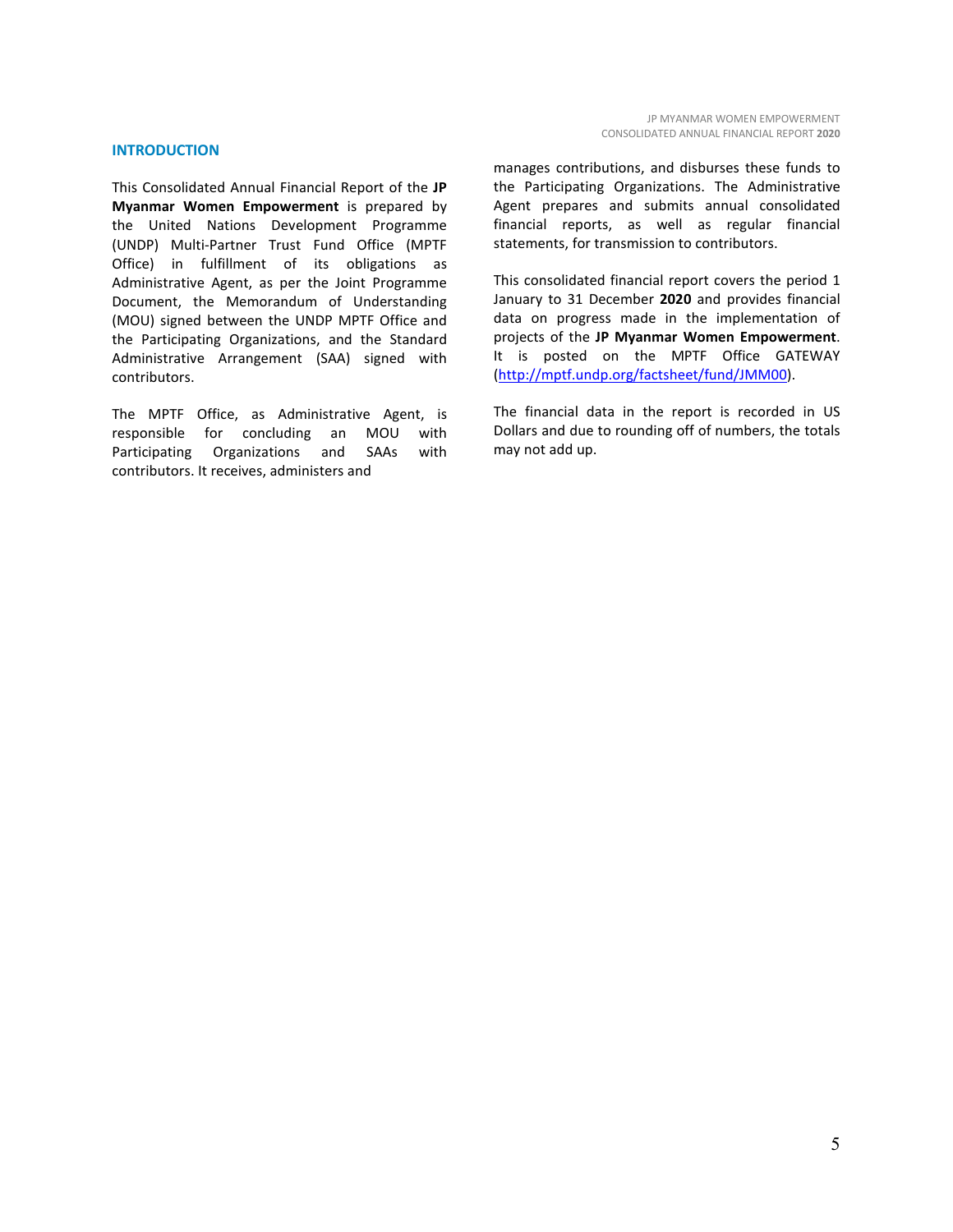#### **2020 FINANCIAL PERFORMANCE**

This chapter presents financial data and analysis of the **JP Myanmar Women Empowerment** using the pass-through funding modality as of 31 December **2020**. Financial information for this Fund is also available on the MPTF Office GATEWAY, at the following address: [http://mptf.undp.org/factsheet/fund/JMM00.](http://mptf.undp.org/factsheet/fund/JMM00) 

#### **1. SOURCES AND USES OF FUNDS**

As of 31 December **2020**, **2** contributors deposited US\$ **14,568,020** in contributions and US\$ **59,574** was earned in interest.

The cumulative source of funds was US\$ **14,627,594**.

Of this amount, US\$ **12,918,635** has been net funded to **2** Participating Organizations, of which US\$ **6,934,262** has been reported as expenditure. The Administrative Agent fee has been charged at the approved rate of 1% on deposits and amounts to US\$ **145,680**. Table 1 provides an overview of the overall sources, uses, and balance of the **JP Myanmar Women Empowerment** as of 31 December 2020.

|                                                                 | Annual 2019 | Annual 2020 | <b>Cumulative</b> |
|-----------------------------------------------------------------|-------------|-------------|-------------------|
| <b>Sources of Funds</b>                                         |             |             |                   |
| Contributions from donors                                       | 13,049,127  | 1,518,894   | 14,568,020        |
| Fund Earned Interest and Investment Income                      | 44,764      | 14,810      | 59,574            |
| Interest Income received from Participating Organizations       |             |             |                   |
| Refunds by Administrative Agent to Contributors                 |             |             |                   |
| Fund balance transferred to another MDTF                        |             |             |                   |
| Other Income                                                    |             |             |                   |
| <b>Total: Sources of Funds</b>                                  | 13,093,891  | 1,533,704   | 14,627,594        |
| <b>Use of Funds</b>                                             |             |             |                   |
| <b>Transfers to Participating Organizations</b>                 | 3,720,965   | 9,197,670   | 12,918,635        |
| Refunds received from Participating Organizations               |             |             |                   |
| <b>Net Funded Amount</b>                                        | 3,720,965   | 9,197,670   | 12,918,635        |
| <b>Administrative Agent Fees</b>                                | 130,491     | 15,189      | 145,680           |
| Direct Costs: (Steering Committee, Secretariatetc.)             |             |             |                   |
| <b>Bank Charges</b>                                             | 41          | 60          | 101               |
| <b>Other Expenditures</b>                                       |             |             |                   |
| <b>Total: Uses of Funds</b>                                     | 3,851,497   | 9,212,919   | 13,064,417        |
| Change in Fund cash balance with Administrative Agent           | 9,242,393   | (7,679,215) | 1,563,178         |
| Opening Fund balance (1 January)                                |             | 9,242,393   |                   |
| <b>Closing Fund balance (31 December)</b>                       | 9,242,393   | 1,563,178   | 1,563,178         |
| Net Funded Amount (Includes Direct Cost)                        | 3,720,965   | 9,197,670   | 12,918,635        |
| Participating Organizations' Expenditure (Includes Direct Cost) | 1,603,531   | 5,330,731   | 6,934,262         |
| <b>Balance of Funds with Participating Organizations</b>        |             |             | 5,984,373         |

#### **Table 1. Financial Overview, as of 31 December 2020 (in US Dollars)**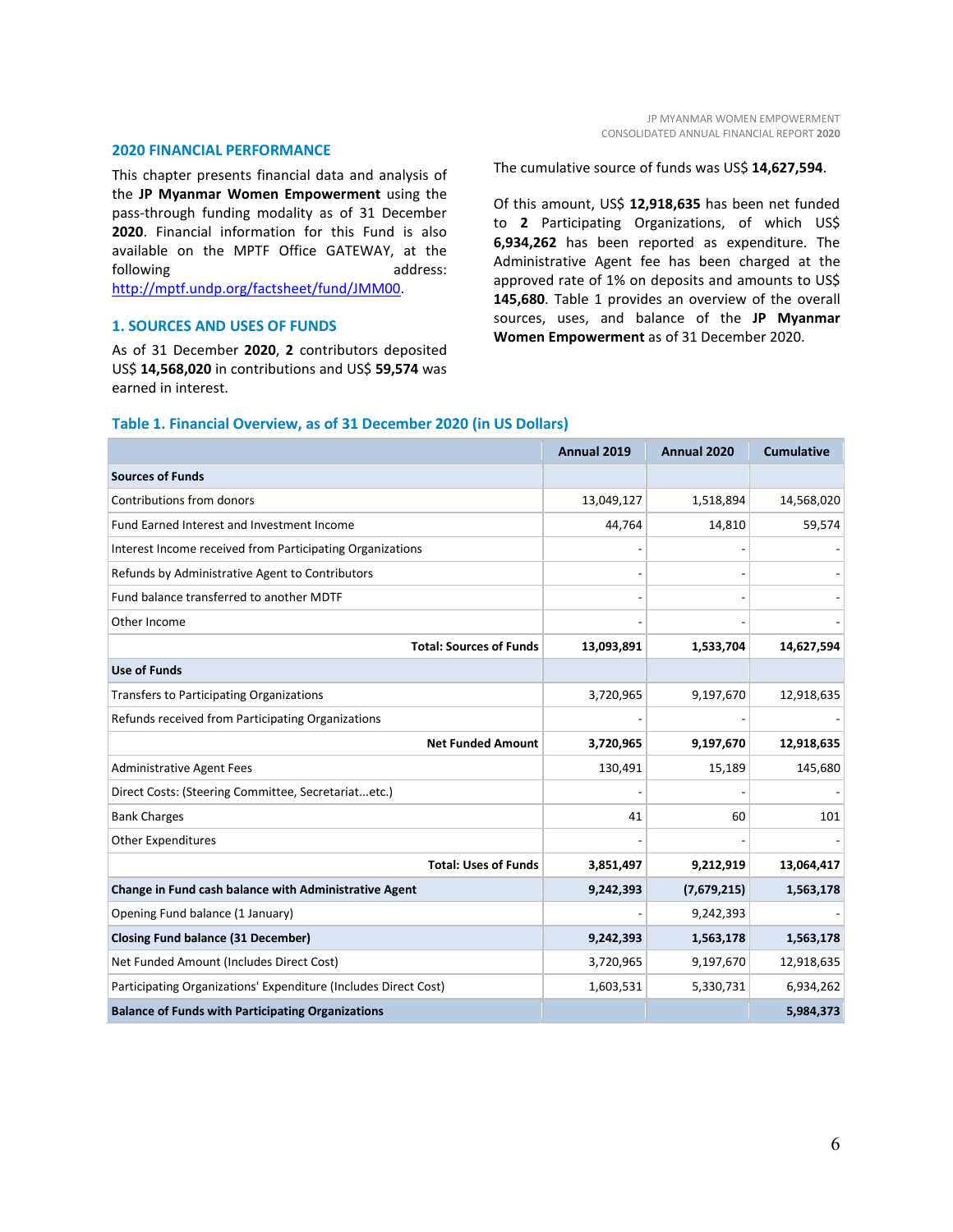#### **2. PARTNER CONTRIBUTIONS**

Table 2 provides information on cumulative contributions received from all contributors to this Fund as of 31 December **2020**.

The **JP Myanmar Women Empowerment** is currently being financed by **2** contributors, as listed in the table below.

The table below includes commitments made up to 31 December **2020** through signed Standard Administrative Agreements, and deposits made through **2020**. It does not include commitments that were made to the fund beyond **2020**.

#### **Table 2. Contributors' Commitments and Deposits, as of 31 December 2020 (in US Dollars)**

| <b>Contributors</b> | <b>Total Commitments</b> | <b>Prior Years</b><br>as of 31-Dec-2019 Deposits | <b>Current Year</b><br>Jan-Dec-2020 Deposits | <b>Total Deposits</b> |
|---------------------|--------------------------|--------------------------------------------------|----------------------------------------------|-----------------------|
| CANADA              | 9,027,265                | 7,508,372                                        | 1,518,894                                    | 9,027,265             |
| GERMANY             | 5,540,755                | 5,540,755                                        | -                                            | 5,540,755             |
| <b>Grand Total</b>  | 14,568,020               | 13,049,127                                       | 1,518,894                                    | 14,568,020            |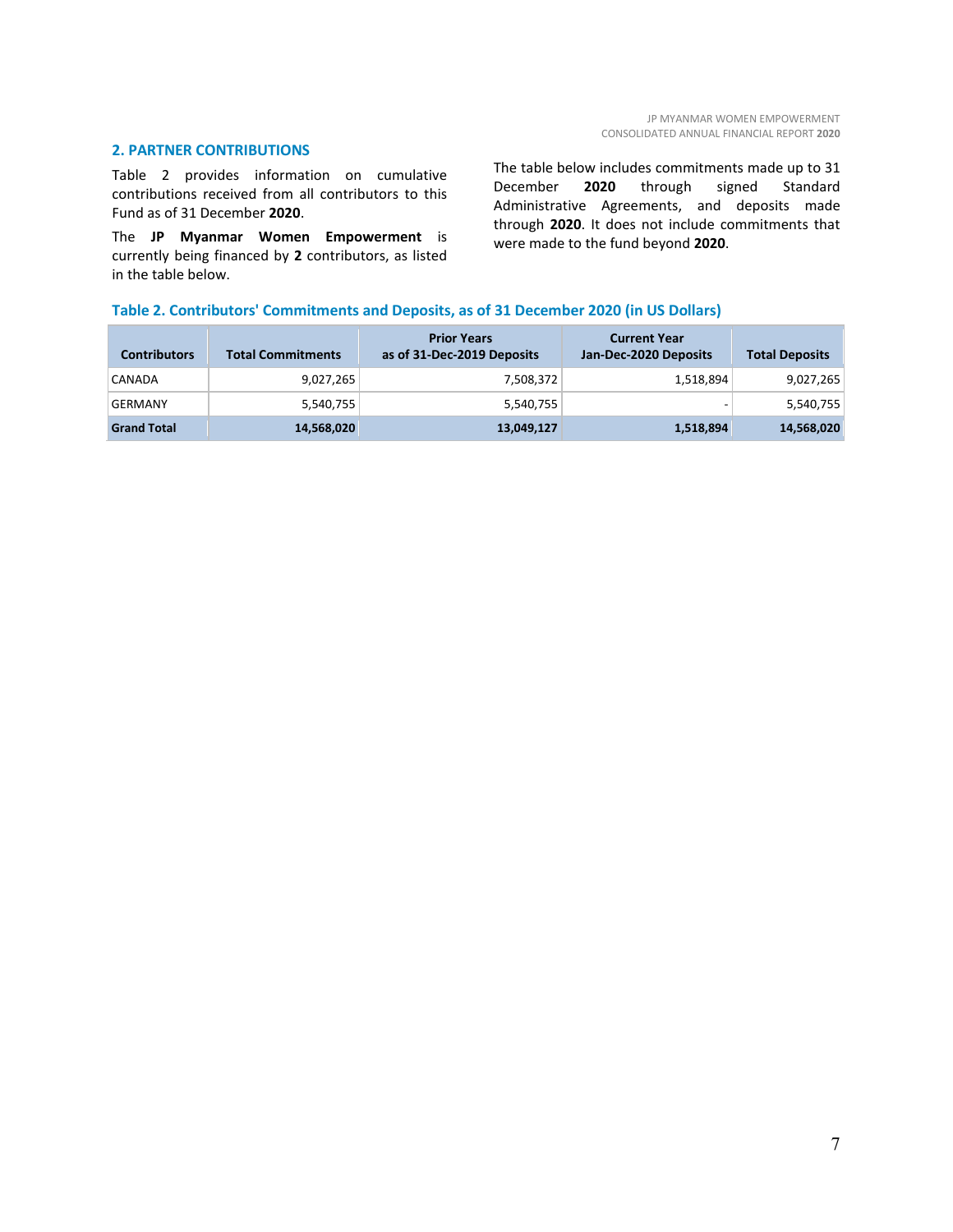#### **3. INTEREST EARNED**

Interest income is earned in two ways: 1) on the balance of funds held by the Administrative Agent (Fund earned interest), and 2) on the balance of funds held by the Participating Organizations (Agency earned interest) where their Financial Regulations and Rules allow return of interest to the AA.

As of 31 December **2020**, Fund earned interest amounts to US\$ **59,574**.

Details are provided in the table below.

#### **Table 3. Sources of Interest and Investment Income, as of 31 December 2020 (in US Dollars)**

| <b>Interest Earned</b>                     | <b>Prior Years</b><br>as of 31-Dec-2019 | <b>Current Year</b><br>Jan-Dec-2020 | <b>Total</b> |
|--------------------------------------------|-----------------------------------------|-------------------------------------|--------------|
| <b>Administrative Agent</b>                |                                         |                                     |              |
| Fund Earned Interest and Investment Income | 44,764                                  | 14,810                              | 59,574       |
| <b>Total: Fund Earned Interest</b>         | 44,764                                  | 14,810                              | 59,574       |
| <b>Grand Total</b>                         | 44,764                                  | 14,810                              | 59,574       |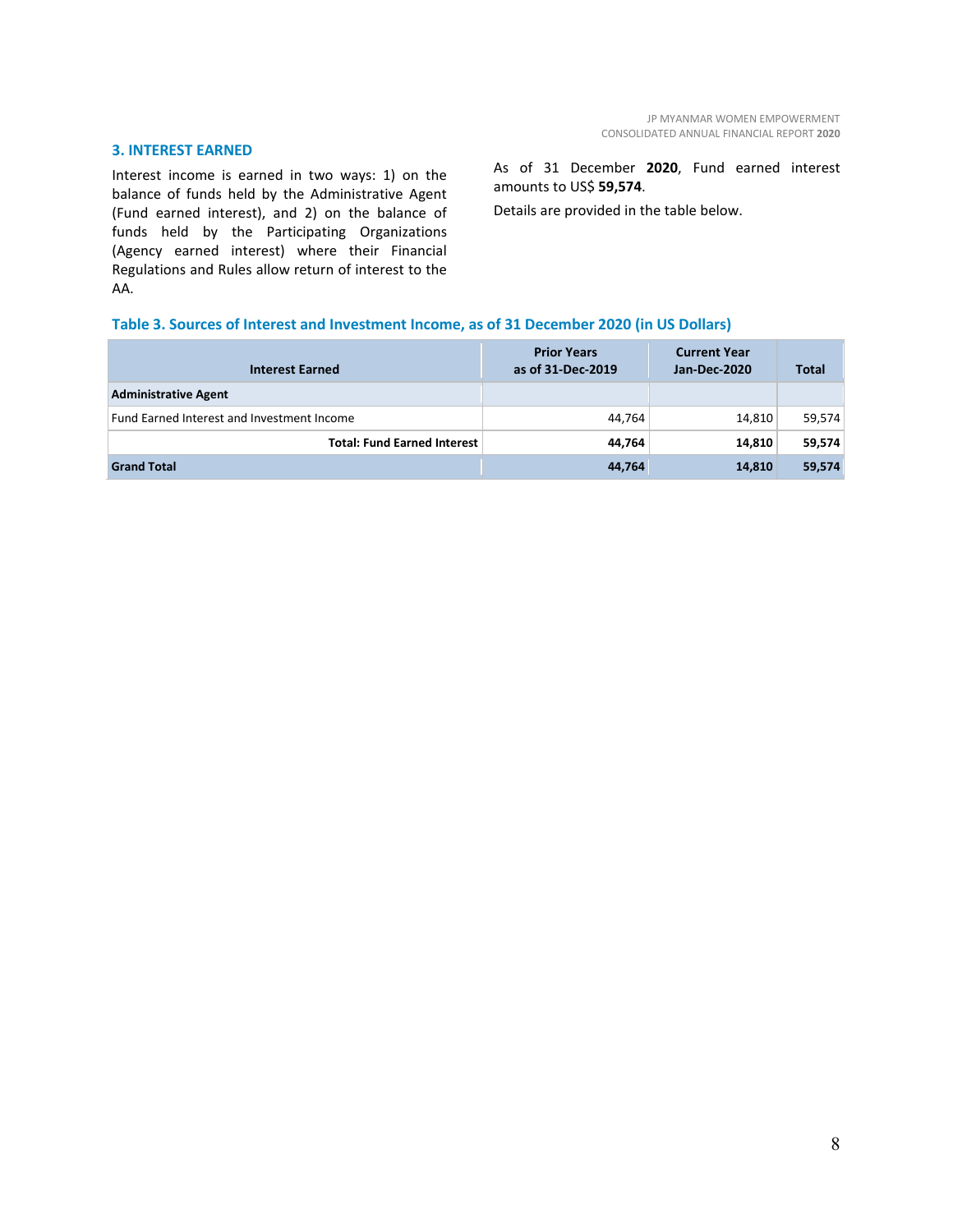#### **4. TRANSFER OF FUNDS**

Allocations to Participating Organizations are approved by the Steering Committee and disbursed by the Administrative Agent. As of 31 December **2020**, the AA has transferred US\$ **12,918,635** to **2** Participating Organizations (see list below).

#### **4.1 TRANSFER BY PARTICIPATING ORGANIZATION**

Table 4 provides additional information on the refunds received by the MPTF Office, and the net funded amount for each of the Participating Organizations.

#### **Table 4. Transfer, Refund, and Net Funded Amount by Participating Organization, as of 31 December 2020 (in US Dollars)**

| Participating      | Prior Years as of 31-Dec-2019 |                |                   | <b>Current Year Jan-Dec-2020</b> |                |                   | Total            |                |                   |
|--------------------|-------------------------------|----------------|-------------------|----------------------------------|----------------|-------------------|------------------|----------------|-------------------|
| Organization       | <b>Transfers</b>              | <b>Refunds</b> | <b>Net Funded</b> | <b>Transfers</b>                 | <b>Refunds</b> | <b>Net Funded</b> | <b>Transfers</b> | <b>Refunds</b> | <b>Net Funded</b> |
| <b>UNDP</b>        | 2,604,675                     |                | 2,604,675         | 6,857,488                        |                | 6,857,488         | 9,462,163        |                | 9,462,163         |
| <b>UNWOMEN</b>     | 1,116,290                     |                | 1,116,290         | 2,340,182                        |                | 2,340,182         | 3,456,472        |                | 3,456,472         |
| <b>Grand Total</b> | 3,720,965                     |                | 3,720,965         | 9,197,670                        |                | 9,197,670         | 12,918,635       |                | 12,918,635        |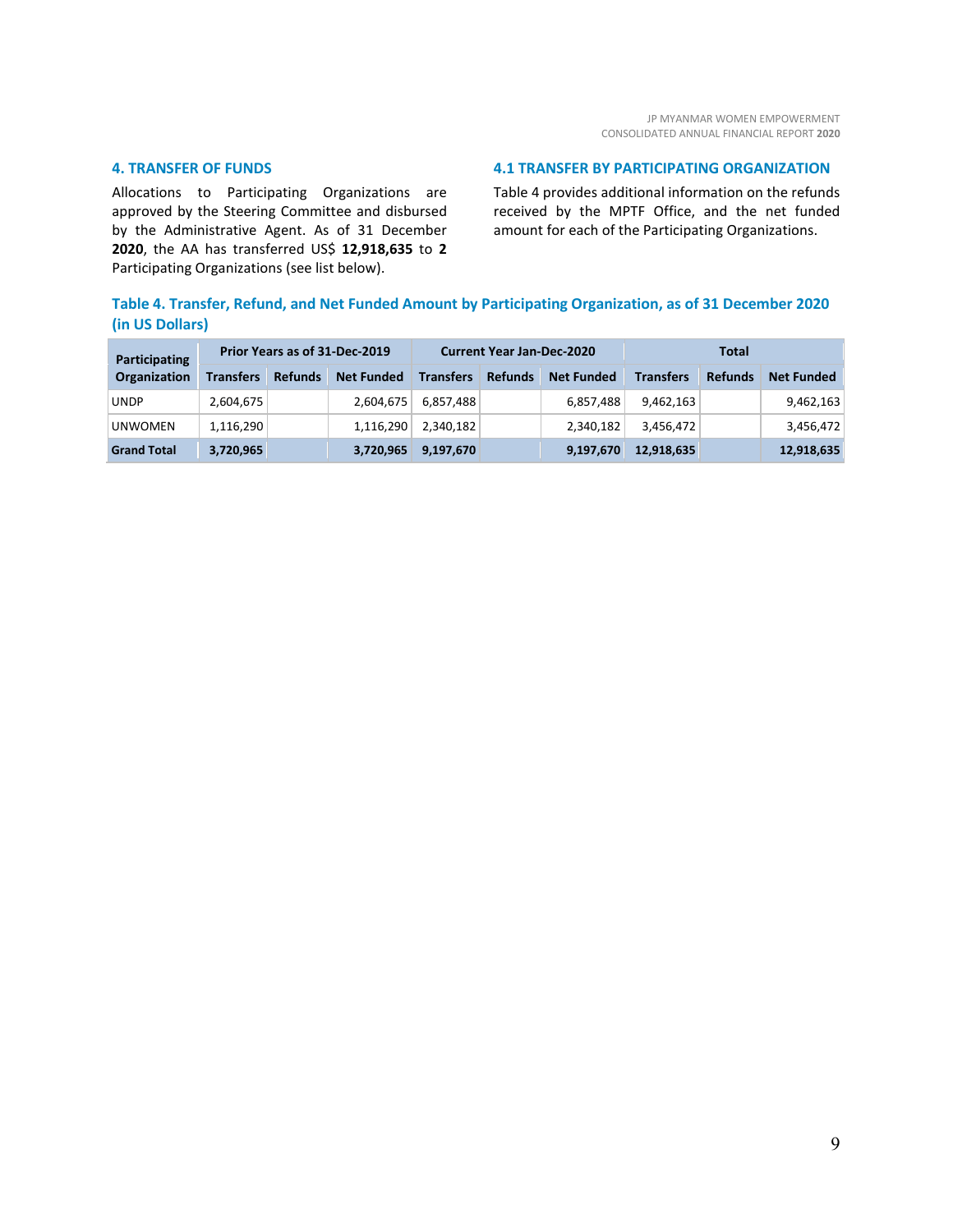JP MYANMAR WOMEN EMPOWERMENT CONSOLIDATED ANNUAL FINANCIAL REPORT **2020**

#### **5. EXPENDITURE AND FINANCIAL DELIVERY RATES**

All final expenditures reported for the year **2020** were submitted by the Headquarters of the Participating Organizations. These were consolidated by the MPTF Office.

Project expenditures are incurred and monitored by each Participating Organization, and are reported as per the agreed upon categories for inter-agency harmonized reporting. The reported expenditures were submitted via the MPTF Office's online expenditure reporting tool. The **2020** expenditure data has been posted on the MPTF Office GATEWAY a[t http://mptf.undp.org/factsheet/fund/JMM00.](http://mptf.undp.org/factsheet/fund/JMM00)

#### **5.1 EXPENDITURE REPORTED BY PARTICIPATING ORGANIZATION**

In **2020**, US\$ **9,197,670** was net funded to Participating Organizations, and US\$ **5,330,731** was reported in expenditure.

As shown in table below, the cumulative net funded amount is US\$ **12,918,635** and cumulative expenditures reported by the Participating Organizations amount to US\$ **6,934,262**. This equates to an overall Fund expenditure delivery rate of **54** percent.

#### **Table 5.1. Net Funded Amount, Reported Expenditure, and Financial Delivery by Participating Organization, as of 31 December 2020 (in US Dollars)**

|                                             |                           |                             | <b>Expenditure</b>                      |                                     |                   |                           |  |
|---------------------------------------------|---------------------------|-----------------------------|-----------------------------------------|-------------------------------------|-------------------|---------------------------|--|
| <b>Participating</b><br><b>Organization</b> | Approved<br><b>Amount</b> | <b>Net Funded</b><br>Amount | <b>Prior Years</b><br>as of 31-Dec-2019 | <b>Current Year</b><br>Jan-Dec-2020 | <b>Cumulative</b> | <b>Delivery Rate</b><br>% |  |
| <b>UNDP</b>                                 | 9,462,163                 | 9,462,163                   | 1,296,197                               | 4,026,259                           | 5,322,456         | 56.25                     |  |
| <b>UNWOMEN</b>                              | 3,456,472                 | 3,456,472                   | 307,334                                 | 1,304,472                           | 1,611,806         | 46.63                     |  |
| <b>Grand Total</b>                          | 12,918,635                | 12,918,635                  | 1,603,531                               | 5,330,731                           | 6,934,262         | 53.68                     |  |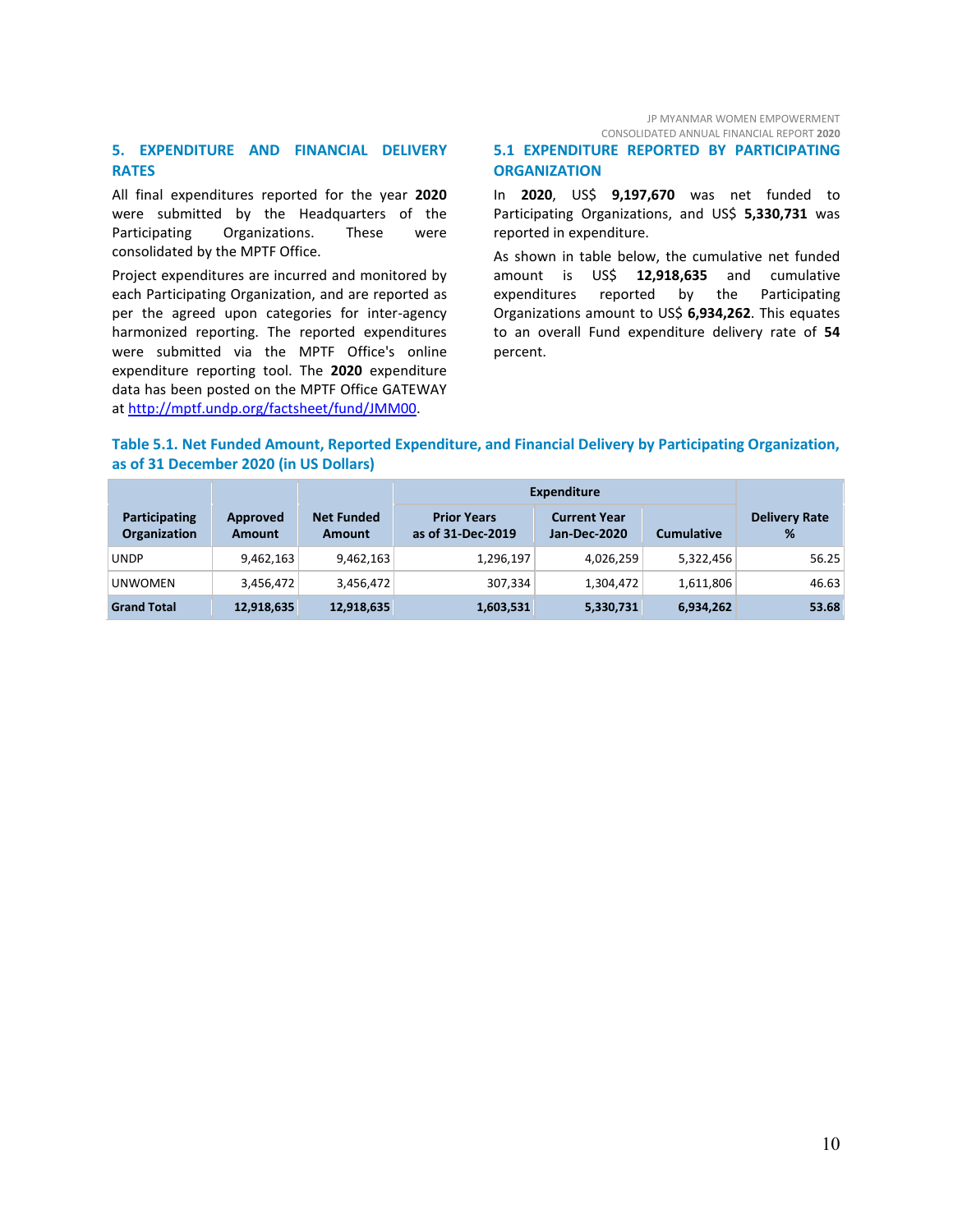#### **5.2 EXPENDITURE REPORTED BY CATEGORY**

Project expenditures are incurred and monitored by each Participating Organization and are reported as per the agreed categories for inter-agency harmonized reporting. See table below.

#### **2012 CEB Expense Categories**

- 1. Staff and personnel costs
- 2. Supplies, commodities and materials
- 3. Equipment, vehicles, furniture and depreciation
- 4. Contractual services<br>5. Travel
- **Travel**
- 6. Transfers and grants
- 7. General operating expenses
- 8. Indirect costs

#### **Table 5.2. Expenditure by UNDG Budget Category, as of 31 December 2020 (in US Dollars)**

|                                           | <b>Expenditure</b>                      |                                            |              |                                                     |
|-------------------------------------------|-----------------------------------------|--------------------------------------------|--------------|-----------------------------------------------------|
| Category                                  | <b>Prior Years</b><br>as of 31-Dec-2019 | <b>Current Year</b><br><b>Jan-Dec-2020</b> | <b>Total</b> | <b>Percentage of Total</b><br><b>Programme Cost</b> |
| <b>Staff &amp; Personnel Cost</b>         | 476,030                                 | 1,252,482                                  | 1,728,512    | 27.18                                               |
| Suppl, Comm, Materials                    | 321                                     | 464,722                                    | 465,044      | 7.31                                                |
| Equip, Veh, Furn, Depn                    | 17,143                                  | 32,900                                     | 50,043       | 0.79                                                |
| <b>Contractual Services</b>               | 461,351                                 | 2,478,262                                  | 2,939,613    | 46.23                                               |
| Travel                                    | 101,119                                 | 85,699                                     | 186,818      | 2.94                                                |
| <b>Transfers and Grants</b>               |                                         | 25,610                                     | 25,610       | 0.40                                                |
| <b>General Operating</b>                  | 390,198                                 | 573,512                                    | 963,710      | 15.15                                               |
| <b>Programme Costs Total</b>              | 1,446,162                               | 4,913,188                                  | 6,359,350    | 100.00                                              |
| <sup>1</sup> Indirect Support Costs Total | 157,369                                 | 417,544                                    | 574,912      | 9.04                                                |
| <b>Total</b>                              | 1,603,531                               | 5,330,731                                  | 6,934,262    |                                                     |

\_\_\_\_\_\_\_\_\_\_\_\_\_\_\_\_\_\_\_\_\_\_ **<sup>1</sup> Indirect Support Costs** charged by Participating Organization, based on their financial regulations, can be deducted upfront or at a later stage during implementation. The percentage may therefore appear to exceed the 7% agreed-upon for on-going projects. Once projects are financially closed, this number is not to exceed 7%.